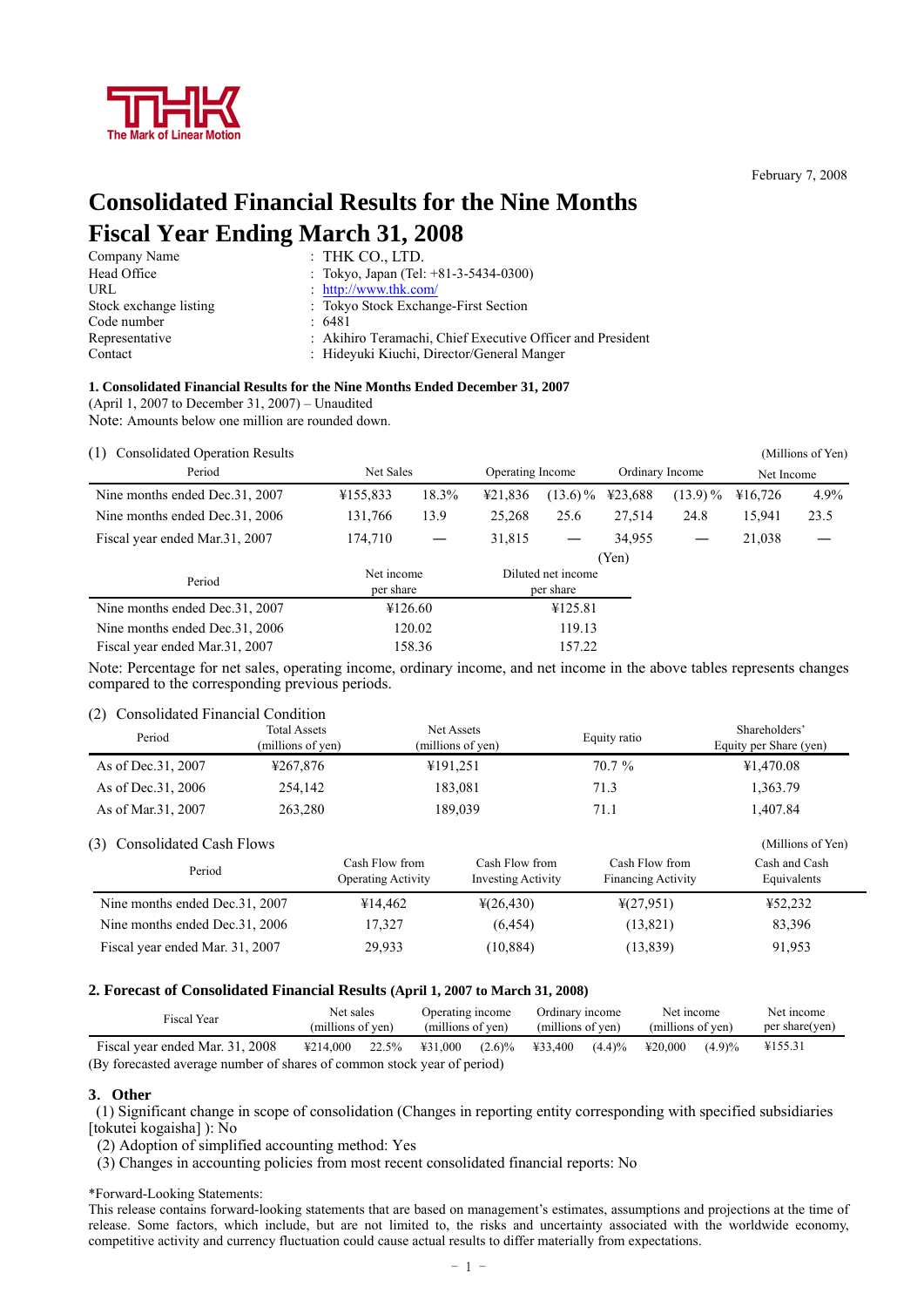#### **1. Non-Consolidated financial highlights for the Nine Months Ended December 31, 2007**

(April 1, 2007 to December 31, 2007) – Unaudited

Note: Amounts below one million are rounded down.

|  |  | (1) Non-Consolidated Operation Results |  |
|--|--|----------------------------------------|--|
|--|--|----------------------------------------|--|

| (1) Non-Consolidated Operation Results<br>(Millions of Yen) |           |           |                  |                 |                 |                 |            |         |  |
|-------------------------------------------------------------|-----------|-----------|------------------|-----------------|-----------------|-----------------|------------|---------|--|
| Period                                                      | Net Sales |           | Operating Income |                 | Ordinary Income |                 | Net Income |         |  |
| Nine months ended Dec. 31, 2007                             | ¥104.106  | $(4.0)\%$ | ¥17.133          | $(21.8)\%$      | ¥18.379         | $(21.4)\%$      | ¥13.702    | $3.0\%$ |  |
| Nine months ended Dec. 31, 2006                             | 108.401   | 13.9      | 21.915           | 27.1            | 23.383          | 26.5            | 13.299     | 23.6    |  |
| Fiscal year ended Mar. 31, 2007                             | 143.870   |           | 28.681           | $\qquad \qquad$ | 30.642          | $\qquad \qquad$ | 17.993     |         |  |

|                                 |                         | (Yen)                        |
|---------------------------------|-------------------------|------------------------------|
| Period                          | Net income<br>per share | Diluted net income per share |
| Nine months ended Dec. 31, 2007 | ¥103.71                 | ¥103.07                      |
| Nine months ended Dec. 31, 2006 | 100.13                  | 99.39                        |
| Fiscal year ended Mar. 31, 2007 | 135.45                  | 134.47                       |

Note: Percentage for net sales, operating income, ordinary income, and net income in the above tables represents changes compared to the corresponding previous periods.

#### (2) Non-Consolidated Financial Condition

| Period              | <b>Total Assets</b><br>(millions of yen) | Net Assets<br>(millions of yen) | Equity ratio | Shareholders'<br>Equity per Share (yen) |
|---------------------|------------------------------------------|---------------------------------|--------------|-----------------------------------------|
| As of Dec. 31, 2007 | ¥230,338                                 | ¥173.429                        | 75.3 %       | ¥1,346.76                               |
| As of Dec. 31, 2006 | 230,446                                  | 169.489                         | 73.5         | 1,275.53                                |
| As of Mar. 31, 2007 | 237.209                                  | 174,245                         | 73.4         | 1,310.26                                |

#### **2. Forecast of Non-Consolidated Results for the Fiscal Year ending March 31, 2008**

| Fiscal Year                   | Net sales<br>(millions of ven) |         | Operating income<br>(millions of yen) |        | Ordinary income<br>(millions of yen) |         | Net income<br>(millions of yen) |            | Net income<br>per share(yen) |
|-------------------------------|--------------------------------|---------|---------------------------------------|--------|--------------------------------------|---------|---------------------------------|------------|------------------------------|
| Fiscal year ended Mar.31,2008 | ¥144.000                       | $0.1\%$ | ¥25.900                               | (9.7)% | ¥27.000                              | (11.9)% | ¥16.200                         | $(10.0)\%$ | ¥125.80                      |

(By forecasted average number of shares of common stock year of period)

#### \*Forward-Looking Statements:

This release contains forward-looking statements that are based on management's estimates, assumptions and projections at the time of release. Some factors, which include, but are not limited to, the risks and uncertainty associated with the worldwide economy, competitive activity and currency fluctuation could cause actual results to differ materially from expectations.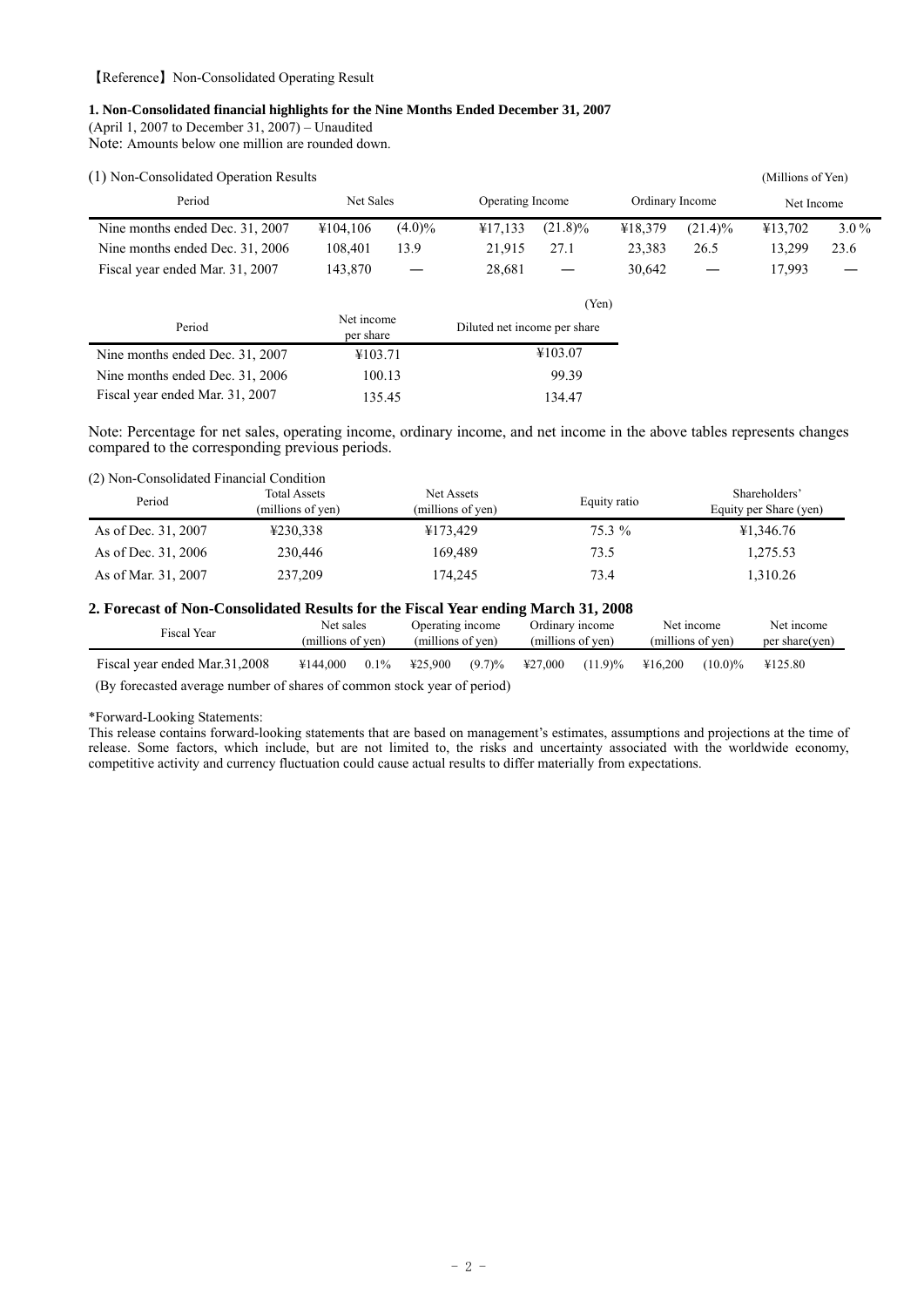# Consolidated Operation and Financial Results

## 1. Consolidated Operation Results

Total net sales for the third quarter (from April 1 through December 31, 2007) increased by ¥24,066 million (or 18.3%) to ¥155,833 million from the same quarter in the previous year.

Domestic sales to the electronics industry started recovering from the second half, although it decreased from the same period a year earlier due to the adjustments that had continued from the second half of the previous year. Domestic sales to the machine tool industry remained strong, reflecting the rising machinery demand in China and other emerging countries, and those to the transportation equipment industry rose due to an increase in the number of consolidated subsidiaries. As a result, overall domestic sales increased from the same period in the previous year.

In the overseas markets, sales to the United States, Europe, Asia, and others areas each increased from the same period in the previous year.

In the United States, while adjustments continued in sales to the electronics industry, sales to the machine tools and general machinery industries increased due to increased business with existing customers, and an increase in the number of consolidated subsidiaries.

In Europe, overall sales increased, centering on sales to the general machinery and machine tools industries, reflecting the combined efforts made by both the sales and production divisions under favorable external conditions such as the increasing machinery demand in Eastern Europe.

In Asia and other regions, sales to China centering on sales to the general machinery and machine tools industries increased as a result of marketing efforts, such as the expansion of sales networks under the country's continued strong economic growth and increasing capital investments. Sales to Taiwan increased in the machine tools industry, due to efforts to expand business with existing customers under increasing machinery demand in China.

The cost of sales ratio rose by 4.3 percentage points to 66.3%, due to increased amortization expenses from the full-fledged operation of newly established production facilities in Japan and other countries, and investments anticipating future business growth. Selling, general and administrative expenses increased by ¥5,980 million (or 24.2%) to ¥30,722 million, due to the increased number of consolidated subsidiaries and amortization of goodwill. Such expenses as a percentage of sales increased by 0.9 percentage points to 19.7% from the same quarter in the previous year. As a result, operating income decreased by ¥3,431 million (or 13.6%) to ¥21,836 million. The ratio of operating income to sales declined by 5.2 percentage points to 14.0%.

Non-operating profits and losses resulted in a profit of ¥1,852 million due to the recognition of interest and dividend income and earnings from investments based on the equity method. This has lead to a decrease in ordinary income of ¥3,825 million (or 13.9%) from the same period in the previous year to ¥23,688 million.

Quarterly net income for the period increased by ¥785 million (or 4.9%) to ¥16,726 million, due to the decrease in corporate taxes due to the recognition of deferred tax assets following a subsidiary company's resolution for capital reduction and dividend distribution.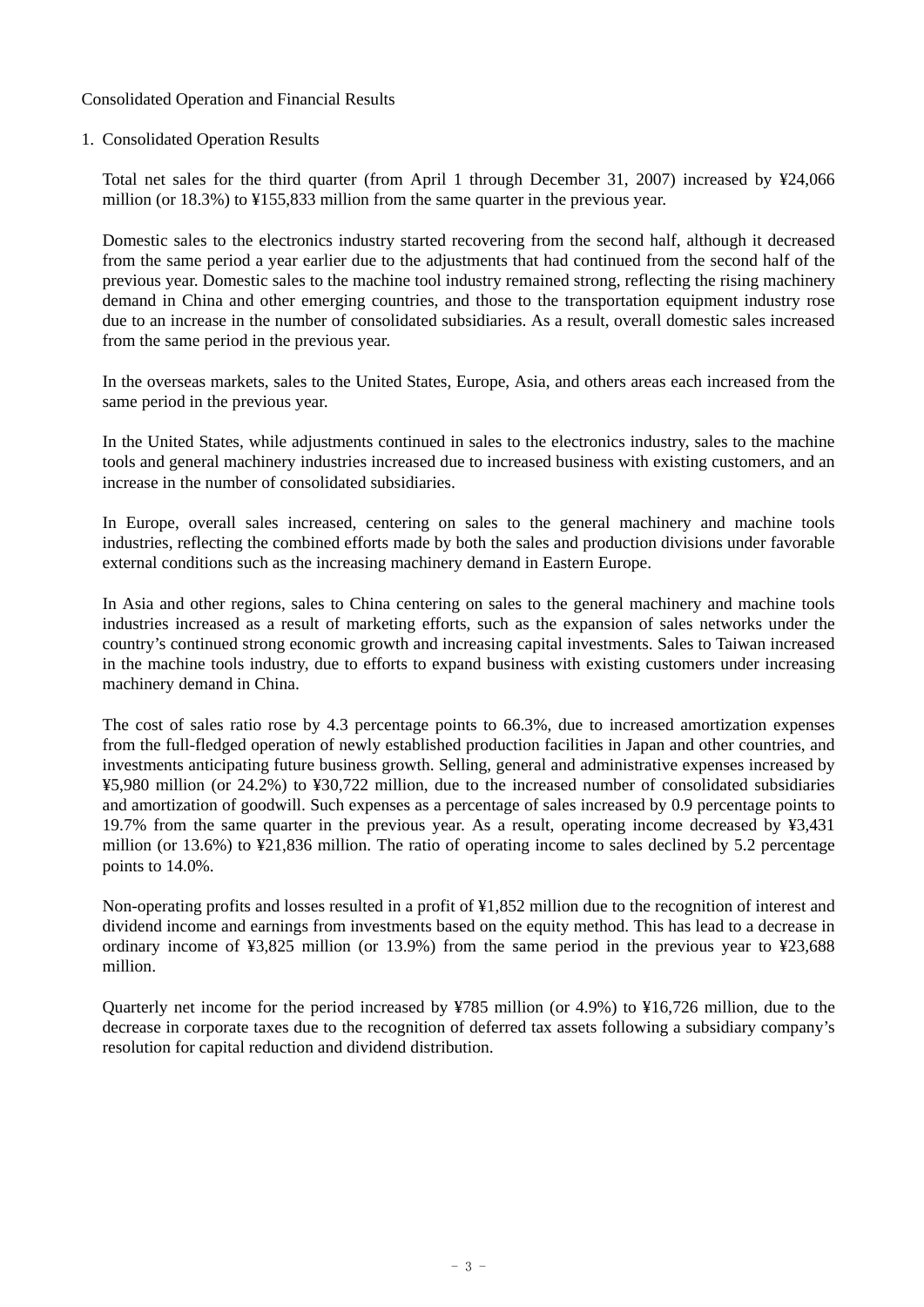# 2. Analysis of Financial Positions

(1) Analysis of the Balance Sheet

Total assets for the third quarter ended December 31, 2007 increased by ¥4,595 million to ¥267,876 million from the previous consolidated fiscal year-end. Although cash and cash equivalents decreased due to the acquisition of the consolidated subsidiary and the repayment of long-term debt, this was mainly due to the increase in tangible fixed assets and goodwill from the addition of a new consolidated subsidiary.

Liabilities increased by ¥2,384 million to ¥76,625 million, due to the increase in accounts payable from the increase in the number of consolidated subsidiaries.

Net assets increased by ¥2,211 million to ¥191,251 million, mainly due to the increase in retained earnings despite a decrease from the acquisition of treasury stock.

(2) Analysis of the Statement of Cash Flows

#### Cash Flows from Operating Activities:

Cash flow from operating activities resulted in total cash income of ¥14,462 million (versus total cash income of ¥17,327 million over the same period last year), due to net income of ¥23,524 million before provision for tax and minority interests, a payment of ¥14,376 million in income taxes.

#### Cash Flows from Investing Activities:

Cash flow from investment activities resulted in total cash outflow of ¥26,430 (versus total cash outflow of ¥6,454 million over the same period last year), mainly due to ¥12,129 million used to acquire a new consolidated subsidiary, and ¥13,693 million used to acquire fixed assets for the improvement of production facilities.

### Cash Flows from Financing Activities:

Net cash used in financing activities was ¥27,951 million (¥13,821 million over the same period last year), mainly due to ¥13,142 million used for the payment of long-term debt, and ¥9,246 million used for the acquisition of treasury stock.

### 3. Consolidated Earnings Projections for the fiscal year ending March 31, 2008

There are no changes in our consolidated earnings projections for the fiscal year ending March 31, 2008 (from April 1, 2007 through March 31, 2008), which was released on November 15, 2007.

#### 4. Others

(1) Significant change in scope of consolidation (Changes in reporting entity corresponding with specified subsidiaries [tokutei kogaisha] ): None

(2) Adoption of simplified accounting method: Yes; for the basis of calculation of income taxes and the basis for recognition of allowances

(3) Changes in accounting policies from most recent consolidated financial reports: None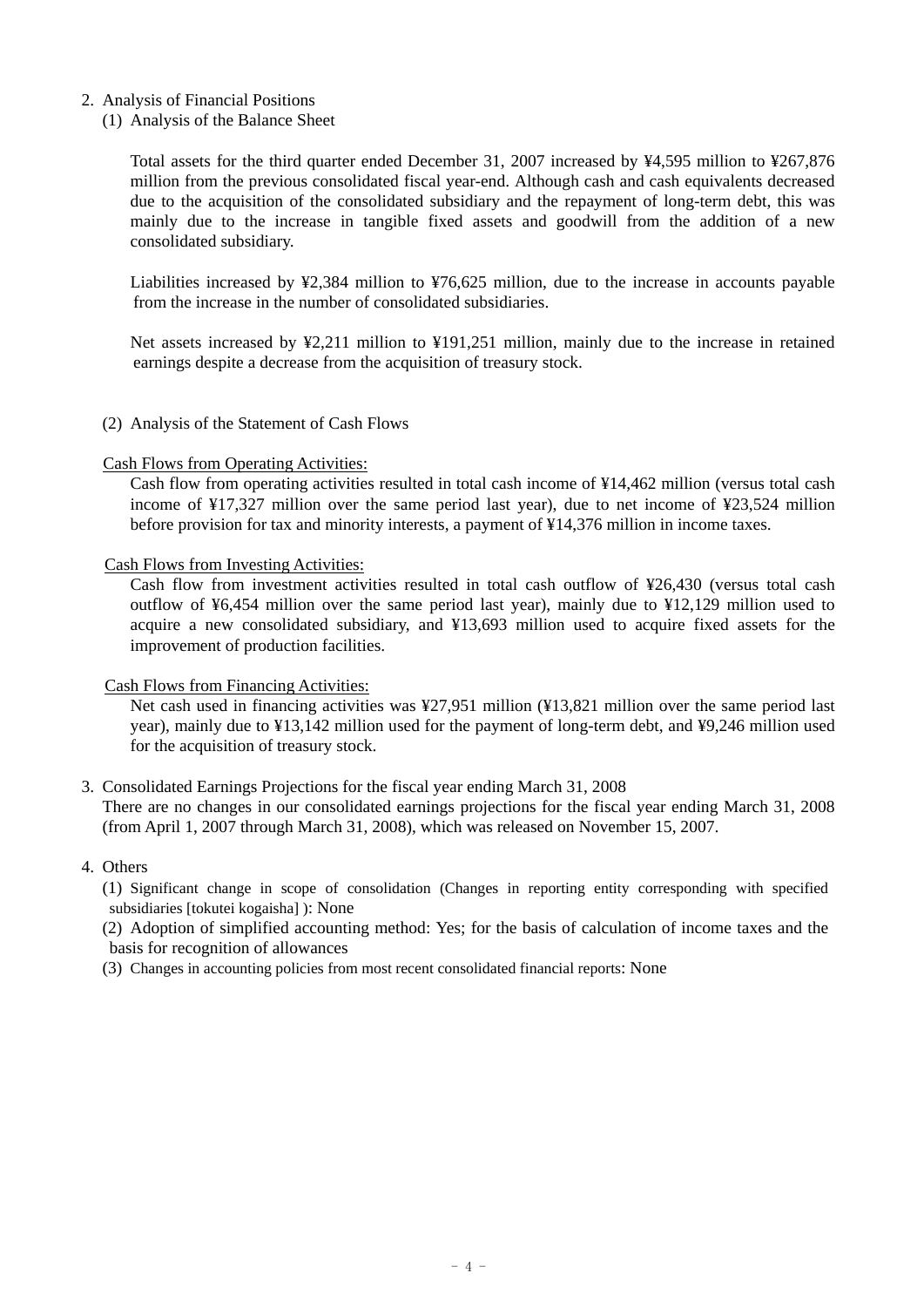# 5. (Summary) Financial Reports

(1) (Summary)Consolidated Balance Sheets (Unaudited)

(Millions of yen)

|                                                                       |         |       | As of Dec 31, 2006 As of Dec 31, 2007 |       | <b>Increase</b><br>(Decrease) |        | As of Mar 31, 2007 |       |
|-----------------------------------------------------------------------|---------|-------|---------------------------------------|-------|-------------------------------|--------|--------------------|-------|
|                                                                       | Amount  | $\%$  | Amount                                | $\%$  | Amount                        | $\%$   | Amount             | $\%$  |
| [Assets]                                                              |         |       |                                       |       |                               |        |                    |       |
| <b>I</b> Current assets :                                             |         |       |                                       |       |                               |        |                    |       |
| Cash on hand and bank deposits                                        | 83,350  |       | 46,510                                |       | (36, 840)                     |        | 91,857             |       |
| Account and notes receivable                                          | 61,656  |       | 65,127                                |       | 3,471                         |        | 59,596             |       |
| Inventories                                                           | 26,348  |       | 30,598                                |       | 4,250                         |        | 25,845             |       |
| Other                                                                 | 6,418   |       | 12,904                                |       | 6,485                         |        | 6,462              |       |
| <b>Total current assets</b>                                           | 177,773 | 70.0  | 155,140                               | 57.9  | (22, 632)                     | (12.7) | 183,762            | 69.8  |
| <b>II</b> Fixed assets :                                              |         |       |                                       |       |                               |        |                    |       |
| Tangible fixed assets                                                 | 64,231  |       | 85,432                                |       | 21,201                        |        | 66,738             |       |
| Intangible fixed assets                                               | 967     |       | 12,274                                |       | 11,306                        |        | 845                |       |
| Investments and other                                                 | 11,169  |       | 15,028                                |       | 3,858                         |        | 11,934             |       |
| <b>Total fixed assets</b>                                             | 76,369  | 30.0  | 112,735                               | 42.1  | 36,366                        | 47.6   | 79,518             | 30.2  |
| <b>Total assets</b>                                                   | 254,142 | 100.0 | 267,876                               | 100.0 | 13,733                        | 5.4    | 263,280            | 100.0 |
| [Liabilities]                                                         |         |       |                                       |       |                               |        |                    |       |
| <b>I</b> Current liabilities :                                        |         |       |                                       |       |                               |        |                    |       |
| Account and notes payable                                             | 35,177  |       | 39,765                                |       | 4,588                         |        | 34,769             |       |
| Bonds due within one year                                             |         |       | 5,000                                 |       | 5,000                         |        |                    |       |
| Convertible Bonds due within one year                                 |         |       | 1,380                                 |       | 1,380                         |        | 1,380              |       |
| Other                                                                 | 23,424  |       | 21,192                                |       | (2,232)                       |        | 27,343             |       |
| <b>Total current liabilities</b>                                      | 58,602  | 23.1  | 67,338                                | 25.1  | 8,735                         | 14.9   | 63,493             | 24.1  |
| <b>II</b> Long-term liabilities :                                     |         |       |                                       |       |                               |        |                    |       |
| <b>Bonds</b>                                                          | 5,000   |       |                                       |       | (5,000)                       |        | 5,000              |       |
| Bonds with stock warrant due within one                               |         |       |                                       |       |                               |        |                    |       |
| year                                                                  | 1,560   |       |                                       |       | (1,560)                       |        |                    |       |
| Other                                                                 | 5,899   |       | 9,287                                 |       | 3,387                         |        | 5,748              |       |
| <b>Total long-term liabilities</b>                                    | 12,459  | 4.9   | 9,287                                 | 3.5   | (3,172)                       | (25.5) | 10,748             | 4.1   |
| <b>Total liabilities</b>                                              | 71,061  | 28.0  | 76,625                                | 28.6  | 5,563                         | 7.8    | 74,241             | 28.2  |
| [Net assets]                                                          |         |       |                                       |       |                               |        |                    |       |
| I Paid-In<br>Capital<br><b>Retained</b><br>and                        |         |       |                                       |       |                               |        |                    |       |
| <b>Earnings</b>                                                       |         |       |                                       |       |                               |        |                    |       |
| Common stock                                                          | 33,826  |       | 33,916                                |       | 89                            |        | 33,916             |       |
| Additional paid-in capital                                            | 43,563  |       | 43,653                                |       | 90                            |        | 43,653             |       |
| Retained earnings                                                     | 99,178  |       | 115,981                               |       | 16,803                        |        | 104,275            |       |
| Treasury stock                                                        | (59)    |       | (9,309)                               |       | (9,250)                       |        | (63)               |       |
| Total Paid-In<br>Capital<br>and<br><b>Retained</b><br><b>Earnings</b> | 176,508 | 69.5  | 184,241                               | 68.8  | 7,732                         | 4.4    | 181,781            | 69.0  |
| <b>II</b> Valuation and Translation                                   |         |       |                                       |       |                               |        |                    |       |
| <b>Adjustment</b>                                                     |         |       |                                       |       |                               |        |                    |       |
| Valuation adjustment for marketable                                   |         |       | 784                                   |       |                               |        | 1,037              |       |
| securities                                                            | 1,150   |       |                                       |       | (366)                         |        |                    |       |
| Foreign currency translation adjustment                               | 3,558   |       | 4,283                                 |       | 724                           |        | 4,403              |       |
| <b>Total Valuation and Translation</b>                                | 4,709   | 1.8   | 5,067                                 | 1.9   | 358                           | 7.6    | 5,441              | 2.1   |
| <b>Adjustment</b>                                                     |         |       |                                       | 0.7   |                               |        |                    |       |
| <b>Minority Interests</b><br>Ш                                        | 1,863   | 0.7   | 1,941                                 | 71.4  | 78                            | 4.2    | 1,816              | 0.7   |
| <b>Total net assets</b>                                               | 183,081 | 72.0  | 191,251                               |       | 8,170                         | 4.5    | 189,039            | 71.8  |
| <b>Total liabilities and net assets</b>                               | 254,142 | 100.0 | 267,876                               | 100.0 | 13,733                        | 5.4    | 263,280            | 100.0 |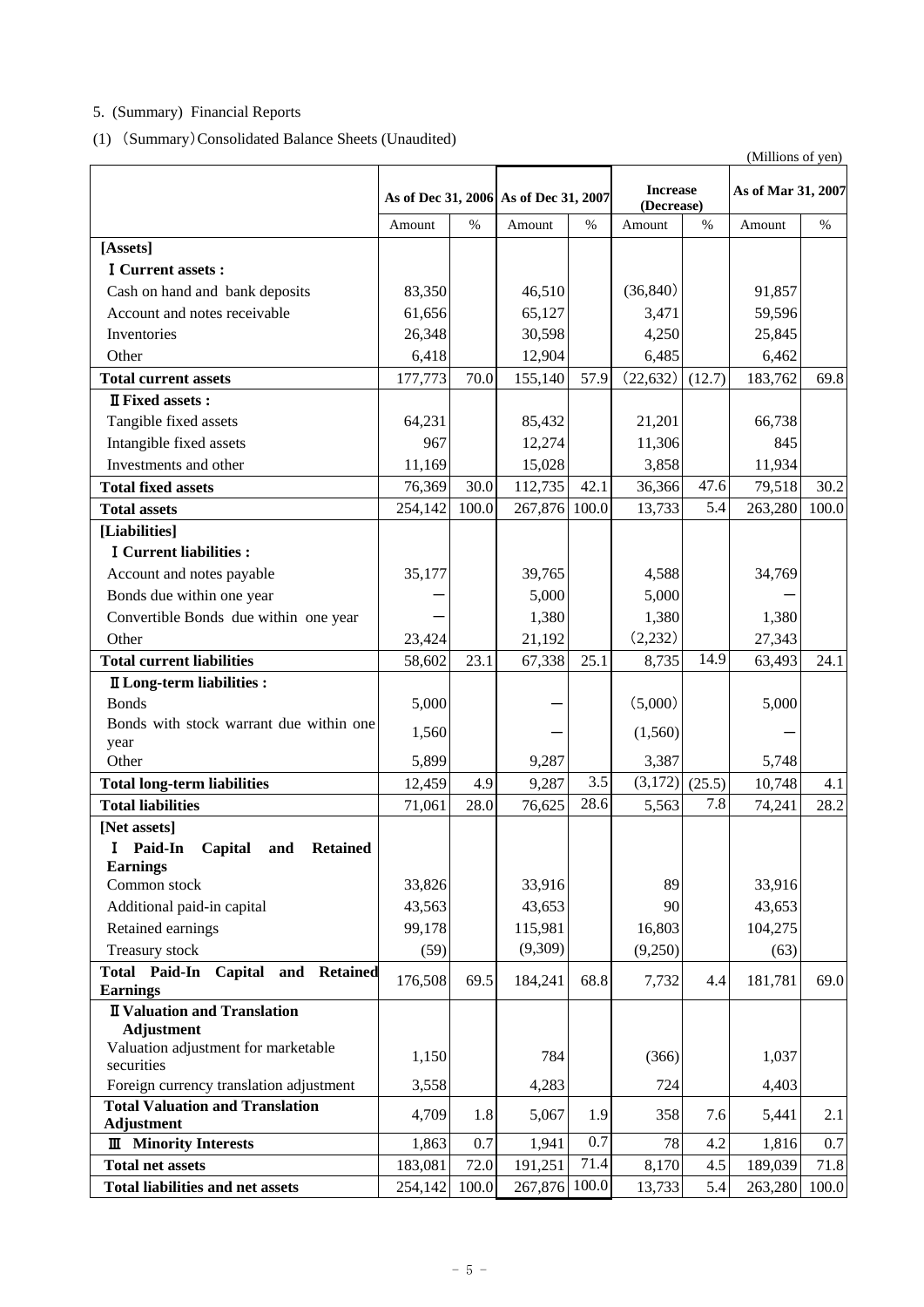# (2) (Summary)Consolidated Statements of Income (Unaudited)

|   |                                                             |                                   |       |                                          |       |                               |        | (Millions of yen)                          |       |
|---|-------------------------------------------------------------|-----------------------------------|-------|------------------------------------------|-------|-------------------------------|--------|--------------------------------------------|-------|
|   | <b>Account Items</b>                                        | Nine months ended<br>Dec 31, 2006 |       | <b>Nine months ended</b><br>Dec 31, 2007 |       | <b>Increase</b><br>(Decrease) |        | <b>Year ended</b><br><b>March 31, 2007</b> |       |
|   |                                                             | Amount                            | $\%$  | Amount                                   | $\%$  | Amount                        | $\%$   | Amount                                     | $\%$  |
|   | I Net sales                                                 | 131,766                           | 100.0 | 155,833                                  | 100.0 | 24,066                        | 18.3   | 174,710                                    | 100.0 |
|   | <b>II</b> Cost of sales                                     | 81,756                            | 62.0  | 103,274                                  | 66.3  | 21,517                        | 26.3   | 109,568                                    | 62.7  |
|   | <b>Gross profit</b>                                         | 50,010                            | 38.0  | 52,558                                   | 33.7  | 2,548                         | 5.1    | 65,142                                     | 37.3  |
|   | III Selling, general and administrative<br>expenses         | 24,742                            | 18.8  | 30,722                                   | 19.7  | 5,980                         | 24.2   | 33,326                                     | 19.1  |
|   | <b>Operating income</b>                                     | 25,268                            | 19.2  | 21,836                                   | 14.0  | (3,431)                       | (13.6) | 31,815                                     | 18.2  |
|   | <b>IV</b> Non-operating income                              | 2,442                             | 1.8   | 2,167                                    | 1.4   | (274)                         | (11.3) | 3,397                                      | 1.9   |
| v | Non-operating expenses                                      | 196                               | 0.1   | 315                                      | 0.2   | 119                           | 60.7   | 257                                        | 0.1   |
|   | <b>Ordinary income</b>                                      | 27,514                            | 20.9  | 23,688                                   | 15.2  | (3,825)                       | (13.9) | 34,955                                     | 20.0  |
|   | VI Extraordinary income                                     | 40                                | 0.0   | 70                                       | 0.1   | 30                            | 75.3   | 50                                         | 0.0   |
|   | <b>VII</b> Extraordinary loss                               | 149                               | 0.1   | 235                                      | 0.2   | 85                            | 57.0   | 482                                        | 0.3   |
|   | Net income before provision for tax                         | 27,404                            | 20.8  | 23,524                                   | 15.1  | (3,880)                       | (14.2) | 34,524                                     | 19.7  |
|   | Income taxes and other                                      | 11,222                            | 8.5   | 6,678                                    | 4.3   | (4, 544)                      | (40.5) | 13,317                                     | 7.6   |
|   | Minority interest in income of<br>consolidated subsidiaries | 240                               | 0.2   | 119                                      | 0.1   | (121)                         | (50.3) | 168                                        | 0.1   |
|   | Net income                                                  | 15,941                            | 12.1  | 16,726                                   | 10.7  | 785                           | 4.9    | 21,038                                     | 12.0  |
|   |                                                             |                                   |       |                                          |       |                               |        |                                            |       |